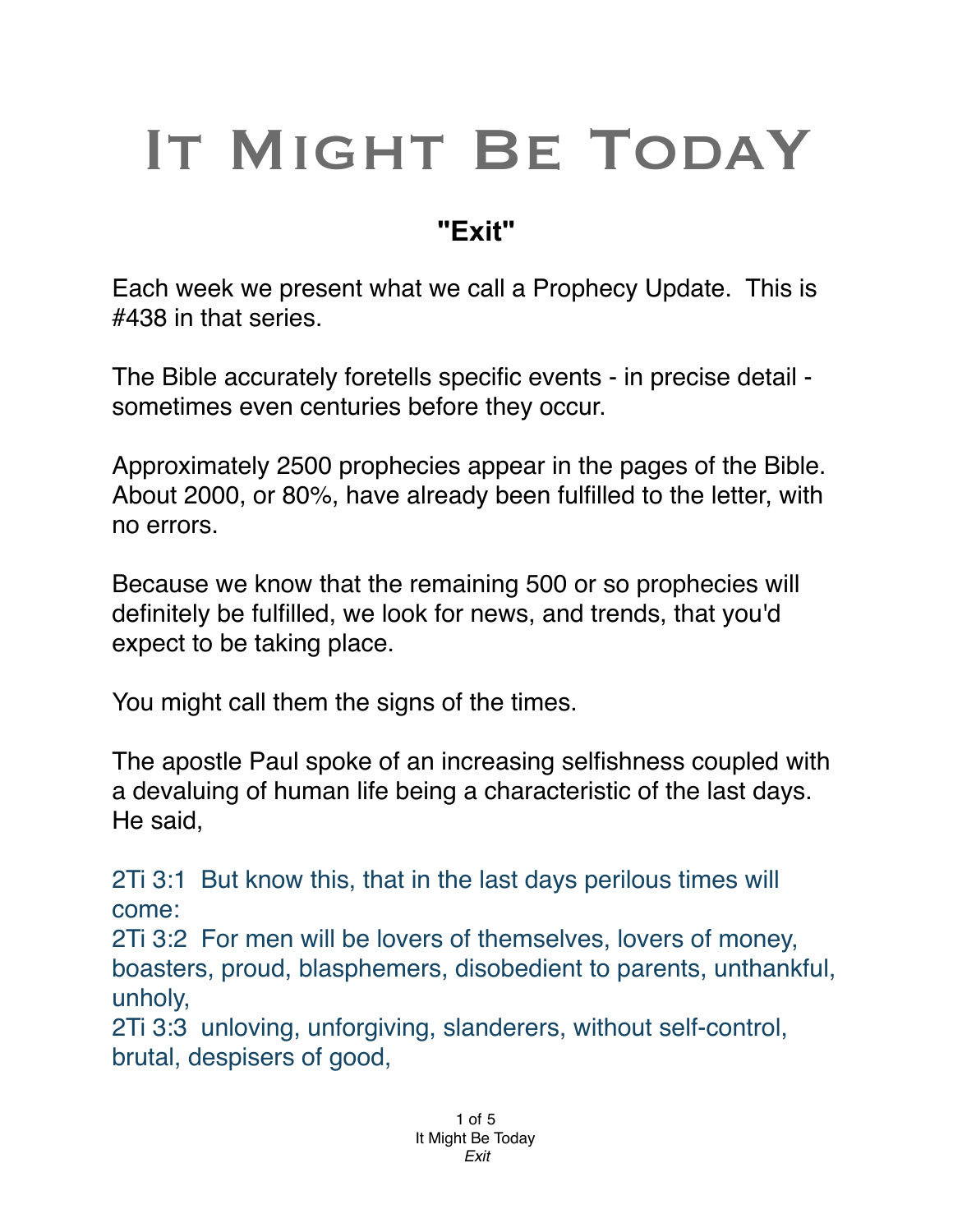2Ti 3:4 traitors, headstrong, haughty, lovers of pleasure rather than lovers of God,

Jesus was even more concise, saying "the love of many will wax cold" (Matthew 24).

The selfish devaluing of human life is starting to escalate. We can see it in the acceleration of euthanasia.

Euthanasia is the practice of mercifully killing someone else, usually because they are suffering from an incurable disease, in a coma, or are in immense pain.

An article posted on lif[enews.com](http://news.com) (and elsewhere) was titled, *In Belgium: Senate Approves Measure Allowing Doctors to Euthanize Children.*

## Excerpts:

The Belgian Senate voted today 50-17 to extend euthanasia to children with disabilities, in a move pro-life advocates worldwide had been fearing would come and expand an already muchabused euthanasia law even further.

Of the 17 who voted against the bill, the majority were from the Christian Democrats, a traditionally Catholic political party.

The vote today in the full Senate comes after a Senate committee voted 13-4 to allow minors to seek euthanasia under certain conditions and the measure also would extend the right to request euthanasia to adults with dementia. No age limit would be set, but the children who are euthanized would have "to possess the capacity of discernment."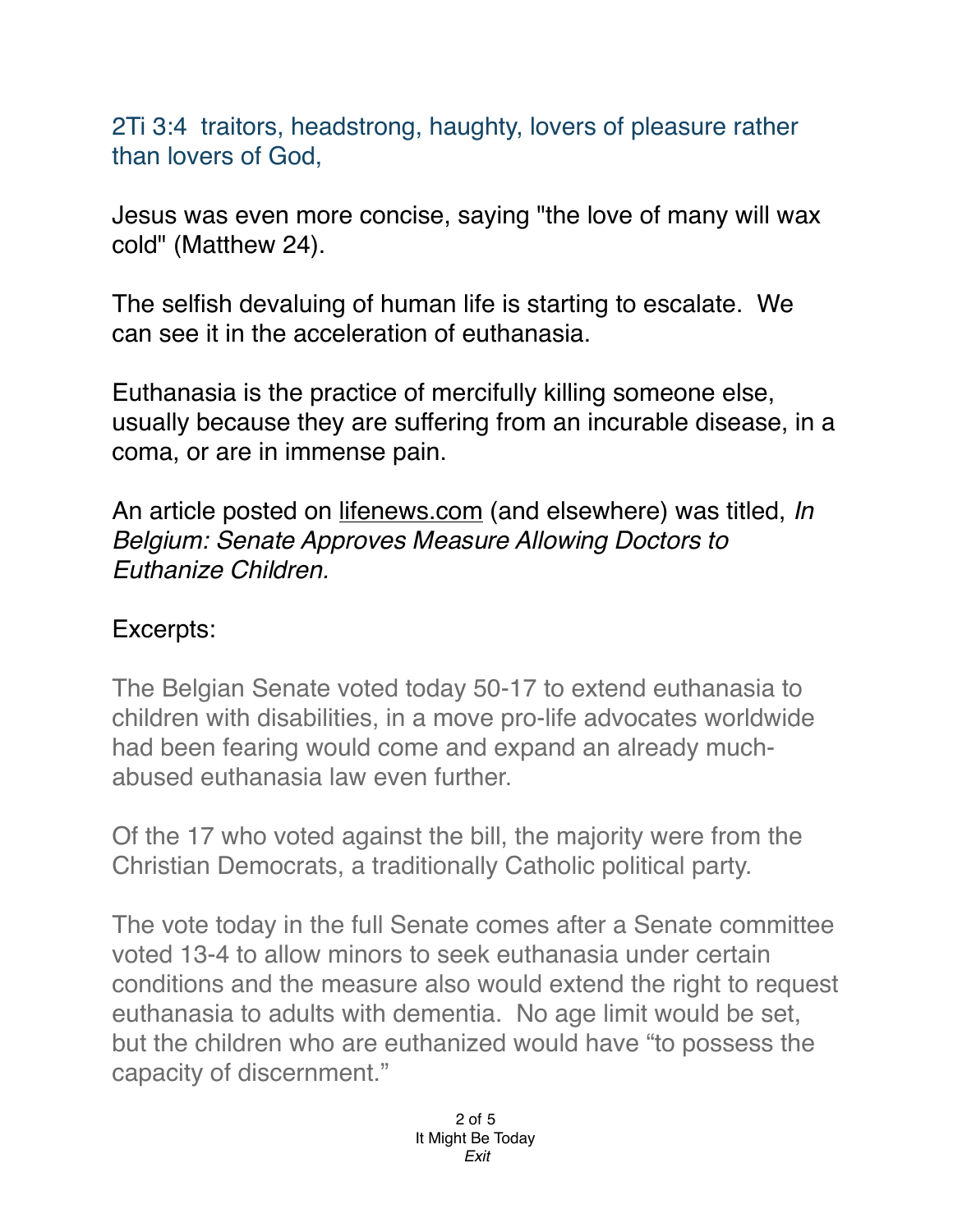Euthanasia has been legal in Belgium since 2002 but has, since its enactment, been prohibited for patients under 18. While euthanasia is legal in a handful of countries in Europe, Belgium is the first country in the world to lift all age restrictions on the practice.

http://www.lifenews.com/2013/12/12/belgium-senate-approves-measure-allowing-doctors-to-euthanizechildren/

[telegraph.com.uk](http://telegraph.com.uk) posted a story titled, *Netherlands sees sharp increase in people choosing euthanasia due to 'mental health problems.'*

## Excerpts:

The Netherlands has seen a sharp increase in the number of people choosing to end their own lives due to mental health problems such as trauma caused by sexual abuse.

Whereas just two people had themselves euthanized in the country in 2010 due to an "insufferable" mental illness, 56 people did so last year, a trend which sparked concern among ethicists .

In one controversial case, a sexual abuse victim in her 20s was allowed to go ahead with the procedure as she was suffering from "incurable" PTSD, according to the Dutch Euthanasia Commission.

http://www.telegraph.co.uk/news/2016/05/11/netherlands-sees-sharp-increase-in-people-choosingeuthanasia-du/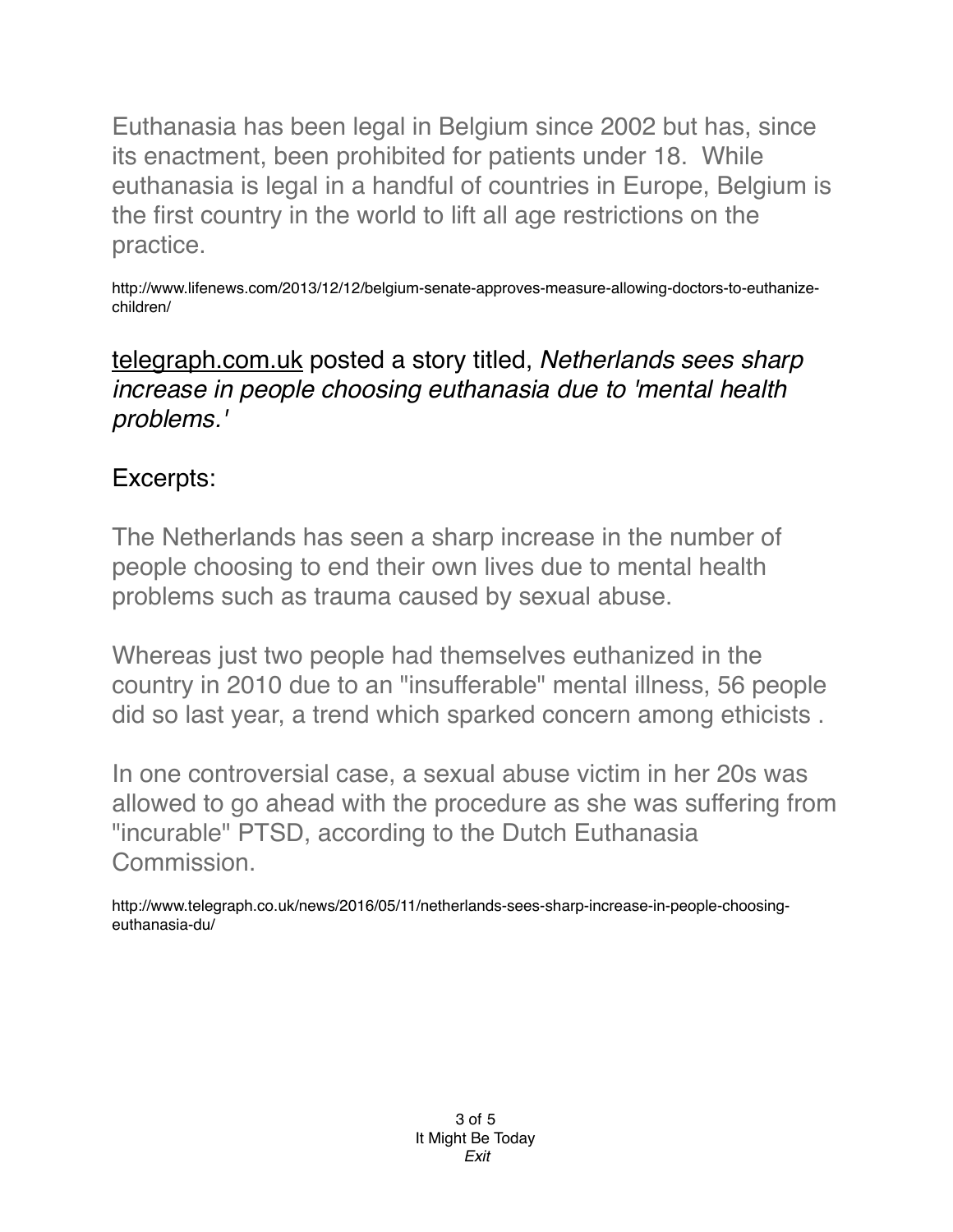Another article stated, "about 3 per cent of Dutch deaths, and 2 per cent of Belgian ones, are caused by patients choosing to end their lives. Roughly 1,800 Belgians chose to let a medical professional kill them in 2013, the last year for which figures are available. This was up by a quarter year-on-year and was more than double the number of people killed on the country's roads. In the Netherlands, meanwhile, almost 5,000 people elected to be euthanised in 2013."

http://www.ft.com/cms/s/0/d483da76-588a-11e5-9846-de406ccb37f2.html#axzz48d8vMN1H

Exit International is a non-profit organization advocating legalization of euthanasia. Last year Exit made headlines after a vote to extend its services to elderly people who are not terminally ill but who may be suffering from physical or psychological problems.

[dailymail.com.uk](http://dailymail.com.uk) posted this: A woman killed by doctors because she was obsessed with cleaning was just one of growing numbers of Dutch people given the right to euthanasia because of mental, not terminal, illness.

http://www.dailymail.co.uk/news/article-3589929/The-woman-killed-doctors-obsessed-cleaning-Horrifying-Yes-s-just-one-growing-numbers-Dutch-men-women-given-right-euthanasia-mental-not-terminalillness.html

Here in California, Governor Brown has signed ABX2 15, a right to die bill, that goes into effect on June 9th.

The selfish devaluation of human life is a sign we are in the last days.

While we look for signs of the times, there is one event that has no sign. It is presented as being imminent - meaning, it could occur at any moment.